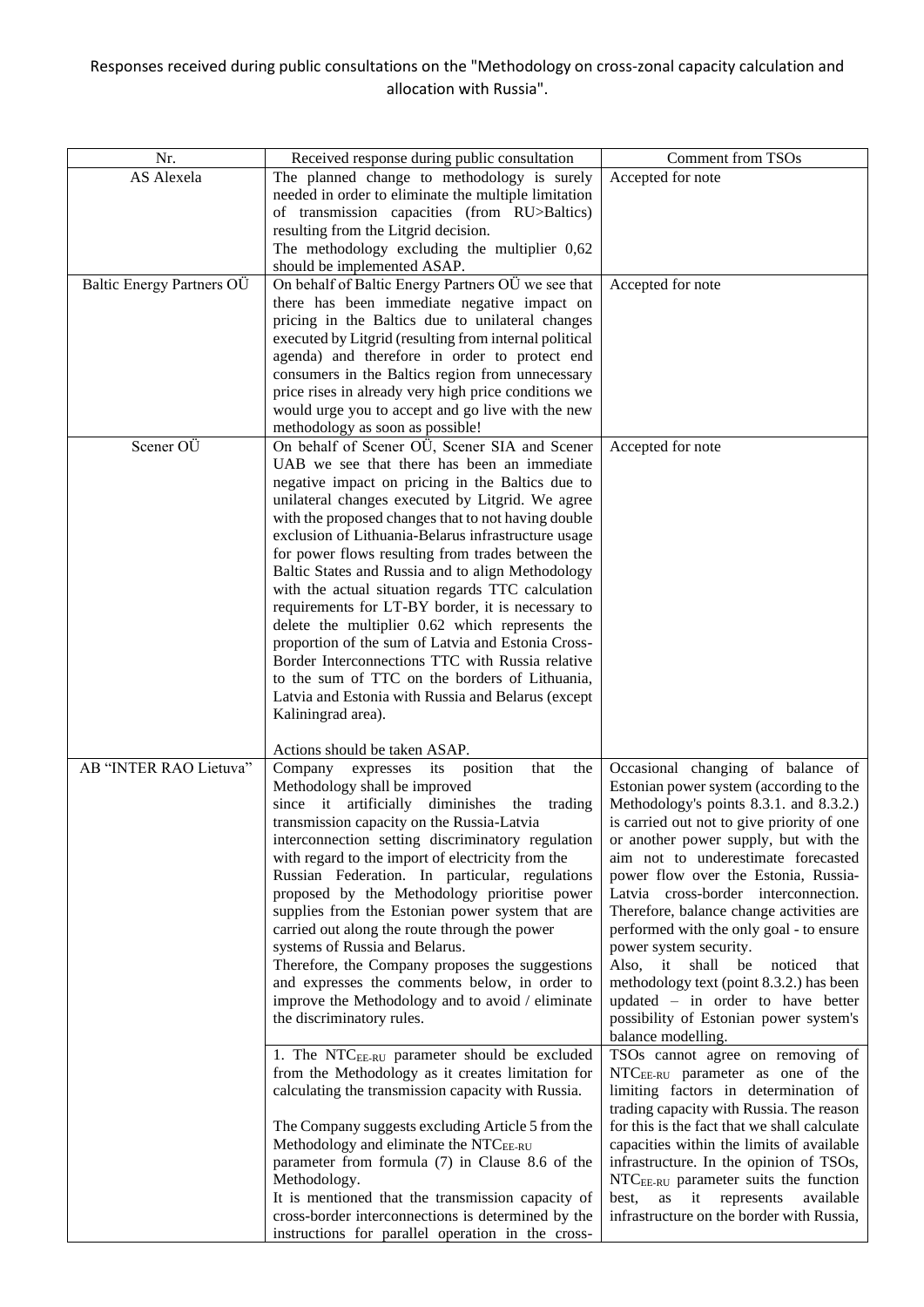| border interconnection BRELL, depending on a<br>large number of factors such as: the actual grid<br>topology, assurance of the system stability in the<br>post-emergency mode, availability of reserves of<br>active power for unloading and loading, outdoor air<br>temperature and many others. Thus, the mentioned<br>parameter is an artificial limitation for calculating<br>the transmission capacity with Russia $-$ if it is used<br>in the calculation, in the future it probably cause the<br>situation where an underestimated value (up to 0<br>MW), which does not conform to the physical<br>transmission<br>capacity<br>in<br>this<br>cross-border<br>interconnection, is assigned to NTC <sub>EE-RU</sub> at the RU-<br>LV cross-border interconnection.<br>This situation is caused by the methodological error<br>- the forecasted values of the balances of<br>Estonia, Latvia and Lithuania<br>(with)<br>due<br>consideration of external links), which<br>are<br>determined on the basis of previous periods or on<br>the basis of balances in accordance with Table 3 of<br>the Methodology, cannot be a criterion for the<br>availability/absence of the system transmission<br>capacity. In addition, country balances are<br>determined by the results of trading on the<br>electricity market based on the bids submitted by<br>the market players rather than on the plans of TSO<br>for loading / unloading the system.<br>According the mentioned above, the Company<br>proposes to change the formula (7) in Clause<br>8.6 of the Methodology as follows:<br>Pwith Russia = $(NETintEE + NETintLV +$<br>NETintLT + NETintKAL)<br>These developments proposed by the Company<br>would ensure that limitations by the provisions<br>of the Methodology for calculating the transmission<br>capacity with Russia are avoided. | as well as doesn't require any additional<br>calculations to define it's value.<br>Also, it shall be noted that the same<br>approach has been used previously,<br>when trades have been performed on the<br>Belarus-Lithuania border - NTCBY-LT<br>parameter has been used as one of<br>limiting<br>factors<br>during<br>capacity<br>calculation process.<br>Baltic Methodology that is currently<br>applied by the Latvian and Estonian<br>TSO's provides the same framework as<br>the developed methodology. |
|----------------------------------------------------------------------------------------------------------------------------------------------------------------------------------------------------------------------------------------------------------------------------------------------------------------------------------------------------------------------------------------------------------------------------------------------------------------------------------------------------------------------------------------------------------------------------------------------------------------------------------------------------------------------------------------------------------------------------------------------------------------------------------------------------------------------------------------------------------------------------------------------------------------------------------------------------------------------------------------------------------------------------------------------------------------------------------------------------------------------------------------------------------------------------------------------------------------------------------------------------------------------------------------------------------------------------------------------------------------------------------------------------------------------------------------------------------------------------------------------------------------------------------------------------------------------------------------------------------------------------------------------------------------------------------------------------------------------------------------------------------------------------------------------------------------------------------------------------------|----------------------------------------------------------------------------------------------------------------------------------------------------------------------------------------------------------------------------------------------------------------------------------------------------------------------------------------------------------------------------------------------------------------------------------------------------------------------------------------------------------------|
| 2. The Methodology must comply with principle of<br>non-discrimination.<br>Baltic Methodology that is currently applied by the<br>Latvian and Estonian TSO's (as well as Art. 1.2.3.<br>of its previous wording), provided for the principle<br>of non-discrimination in the calculation and<br>allocation of capacities at the borders. However, this<br>principle has been omitted in the proposed version<br>of the Methodology. It is noted that such<br>amendments have no legal basis and shall not be<br>implemented. The fundamental principle of non-<br>discrimination constitutes underlying requirements<br>that are applied by this type of methodologies<br>(regulating calculation and allocation of the<br>electricity capacities) and contributes to the<br>development of an efficient energy market as well<br>as energy regulation in general.<br>Furthermore, any additional<br>limitations<br>on<br>electricity trading in liberalized energy markets do<br>not contribute to fair competition and do not comply<br>with the principles of competition law.<br>Moreover, such limitations even increase the price<br>for the end-users.<br>Therefore, according to the mentioned above, the<br>Company proposes that the principle of non-<br>discrimination should be introduced into the<br>Methodology.                                                                                                                                                                                                                                                                                                                                                                                                                                                                                                                         | The calculation in methodology project<br>is based on 2 principles:<br>1) technical possibilities, observing all<br>safety limits and modelling potential<br>flows;<br>2) in accordance with the principle of<br>EU trade priority set by the Baltic CCR<br>CCM.<br>Accordingly, there is no breach of the<br>principle of non-discrimination and,<br>accordingly, this comment is not taken<br>into account.                                                                                                  |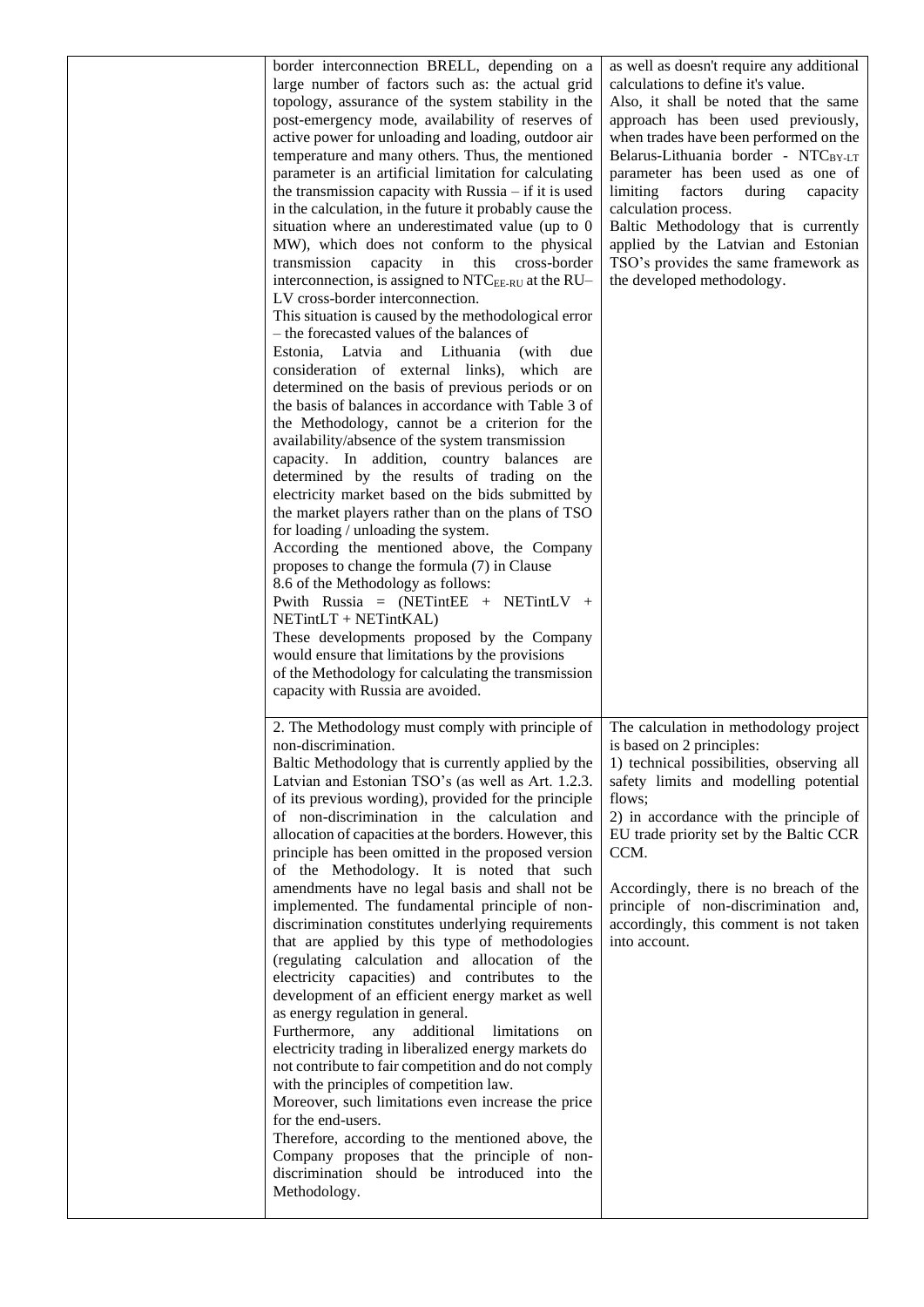|            | 3. The proof of the origin of the electricity imported<br>to the Baltic States is ensured by               | Accepted for note                                                                |
|------------|------------------------------------------------------------------------------------------------------------|----------------------------------------------------------------------------------|
|            | the regulation of the Methodology.                                                                         |                                                                                  |
|            | The Methodology sets that electricity imports from<br>Russia to Latvia shall have a proof of origin        |                                                                                  |
|            | that the imported electricity is originated from non-<br>Belarusian producers4. It must be noted that      |                                                                                  |
|            | such a certification system has successfully started<br>functioning.                                       |                                                                                  |
|            | In accordance with the mentioned requirement, the                                                          |                                                                                  |
|            | Company hereby confirms that Inter Rao<br>Latvia SIA will import electricity only of Russian               |                                                                                  |
|            | origin and is not going to import electricity from<br>Belarusian producers.                                |                                                                                  |
|            | Therefore, the Company is ready to regularly<br>provide the Baltic TSO with the certificates of            |                                                                                  |
|            | origin of the supplied electricity certified by the<br>state authorities of the Russian Federation.        |                                                                                  |
|            | To sum up, the Company considers that the                                                                  |                                                                                  |
|            | published Methodology might be improved<br>according to the exemptions and proposals                       |                                                                                  |
|            | mentioned above in order to avoid unnecessary<br>restrictions and violation of the principle of non-       |                                                                                  |
|            | discrimination.<br>The Company is ready to provide additional                                              |                                                                                  |
|            | information and answer any question that might<br>arise regarding the proposals to the Methodology         |                                                                                  |
|            | and its impact on cross-border electricity<br>trade. Please feel free to include INTER RAO in any          |                                                                                  |
|            | future discussions concerning the                                                                          |                                                                                  |
|            | provisions of the Methodology regarding the supply<br>of electrical energy.                                |                                                                                  |
|            |                                                                                                            |                                                                                  |
|            |                                                                                                            |                                                                                  |
|            |                                                                                                            |                                                                                  |
|            |                                                                                                            |                                                                                  |
|            |                                                                                                            |                                                                                  |
|            |                                                                                                            |                                                                                  |
|            |                                                                                                            |                                                                                  |
|            |                                                                                                            |                                                                                  |
|            |                                                                                                            |                                                                                  |
|            |                                                                                                            |                                                                                  |
|            |                                                                                                            |                                                                                  |
| Litgrid AB | Methodology<br>1.<br>cross-zonal<br>capacity<br>on                                                         | AS "Augstsprieguma tīkls" and Elering                                            |
|            | calculation and allocation with Russia shall be<br>developed as common methodology by Baltic TSOs          | AS fully support and agree on the goal<br>of having as much coordination among   |
|            | and approved by Baltic national regulatory<br>authorities due to following technical and legal             | TSOs of our region as possible. AS<br>"Augstsprieguma tīkls" and Elering AS      |
|            | aspects:<br>a. We believe that the Latvian and Estonian TSOs                                               | have long sought to cooperate with<br>Litgrid<br>AB,<br>but<br>the<br>unilateral |
|            | do not have the right to define bilateral                                                                  | methodology approved by Lithuanian                                               |
|            | methodology for capacity calculation and allocation<br>with third countries excluding Litgrid and approval | National Energy Regulatory Council<br>(hereinafter - NERC)<br>shows<br>the       |
|            | of NERC as scope of methodology addresses issues                                                           | opposite.                                                                        |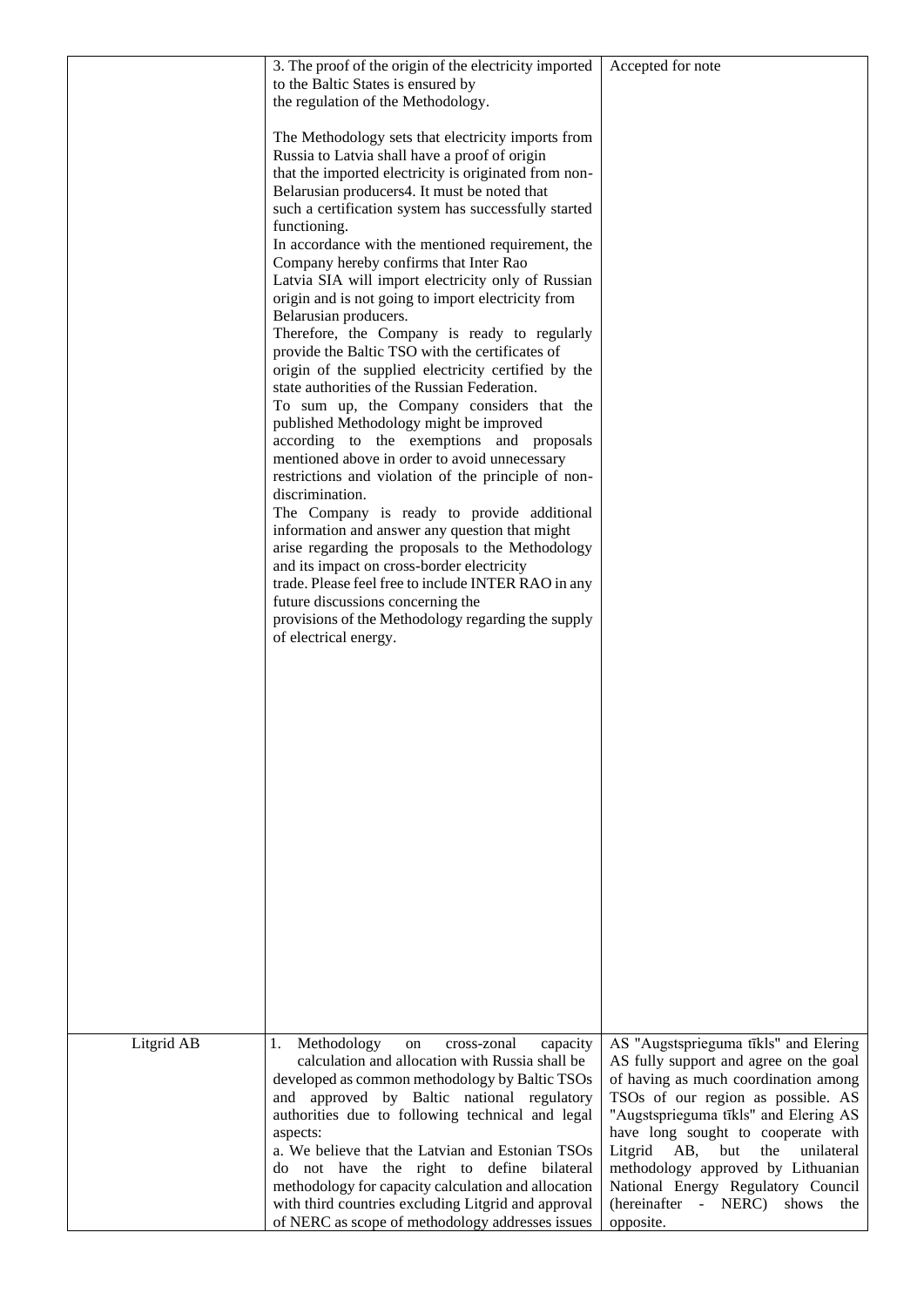| related to usage of Lithuanian transmission system<br>- operated connections with third countries.<br>b. Considering the physical flow statistics from 1<br>January 2021 until 31 August 2021 68% of total<br>imports from 3rd countries physically enters<br>through<br>Belarusian-Lithuanian<br>cross-border.<br>Capacity calculation process that significantly is<br>dependent on technical transfer capacity of<br>Belarusian-Lithuanian cross border and allocated<br>trade on Russia-Latvia highly impacts the<br>management of Belarusian-Lithuanian cross border.<br>Considering above mentioned technical aspects<br>Methodology shall be coordinated with Litgrid and                                                                                                                                                                                                                                                                                                   | In addition, there is currently no legal<br>basis for a tripartite approval of the<br>methodology<br>as<br>a<br>mandatory<br>requirement. AS "Augstsprieguma tīkls"<br>and Elering AS are open for further<br>cooperation in development of common<br>methodologies.<br>The methodology takes into account the<br>calculated TTC reported by LT.<br>AS "Augstsprieguma tīkls" and Elering<br>AS do not have the competence to define<br>any conditions regarding the BY-LT                                                                                                                                                                                                                                                                                                                                        |
|------------------------------------------------------------------------------------------------------------------------------------------------------------------------------------------------------------------------------------------------------------------------------------------------------------------------------------------------------------------------------------------------------------------------------------------------------------------------------------------------------------------------------------------------------------------------------------------------------------------------------------------------------------------------------------------------------------------------------------------------------------------------------------------------------------------------------------------------------------------------------------------------------------------------------------------------------------------------------------|-------------------------------------------------------------------------------------------------------------------------------------------------------------------------------------------------------------------------------------------------------------------------------------------------------------------------------------------------------------------------------------------------------------------------------------------------------------------------------------------------------------------------------------------------------------------------------------------------------------------------------------------------------------------------------------------------------------------------------------------------------------------------------------------------------------------|
| approved by Lithuanian<br>National Energy<br>Regulatory Council (hereinafter – NERC).<br>c. The main objective of Regulation (EU)<br>$2015/1222$ (hereinafter, the CACM) – is that all<br>interested parties should cooperate and coordinate<br>their actions in the field of capacity allocation and<br>congestion management (CACM, Article 3). The<br>CACM also envisages that TSOs should calculate<br>cross-border capacity needs in a coordinated<br>manner (Preamble of the CACM, paragraph 4),                                                                                                                                                                                                                                                                                                                                                                                                                                                                             | <b>TTC</b><br><b>NERC</b><br>AS<br>does<br>supervise<br>not<br>"Augstsprieguma tīkls" and Elering AS.<br>Consequently, AS "Augstsprieguma<br>and Elering AS have no<br>tīkls"<br>consequent obligation and legal basis to<br>submit or adjust Methodology with<br>NERC.                                                                                                                                                                                                                                                                                                                                                                                                                                                                                                                                           |
| capacity calculation should be coordinated at least<br>at regional level (Preamble of the CACM,<br>paragraph 6), neighbouring TSOs should cooperate<br>in calculating capacities (CACM, Article 29(9)).<br>d. Sustainable cooperation and reliable operation of<br>Baltic power systems is possible only based on                                                                                                                                                                                                                                                                                                                                                                                                                                                                                                                                                                                                                                                                  | The CACM does not apply to trade with<br>third countries whereas Regulations are<br>acts of the European Union level which<br>are legally binding on the Member<br>States of the European Union.                                                                                                                                                                                                                                                                                                                                                                                                                                                                                                                                                                                                                  |
| common developed Methodologies taking into<br>account good practice applied in 2015 and in 2018,<br>when common Methodologies for capacity<br>calculation and allocation with 3rd countries were<br>developed commonly by Baltic TSOs.<br>e. During discussion on BEMIP synchronization<br>meetings between European Commission and<br>Baltic member states representatives it was<br>highlighted by the European Commission that<br>Baltic TSOs should aim for common regional<br>capacity calculation and allocation methodology<br>with 3rd countries while uncoordinated unilateral<br>actions should be avoided. We believe that common<br>regional capacity calculation methodology would<br>support smooth implementation of synchronization<br>project and provide possibilities to discuss<br>remaining relevant questions in the BEMIP<br>framework.                                                                                                                     | AS "Augstsprieguma tīkls" and Elering<br>AS are aware of the importance of good<br>practice, but whereas NERC refused to<br>agree to harmonize the current<br>methodology and this methodology is an<br>update of the existing one, AS<br>"Augstsprieguma tīkls" and Elering AS<br>do not see the possibility to coordinate it<br>with Litgrid AB. An additional update of<br>the existing methodology has been<br>necessary to take into account the<br>methodology unilaterally developed and<br>approved by Lithuania (Litgrid and<br>NERC).                                                                                                                                                                                                                                                                   |
| 2. Removal of multiplier 0,62 in Formula 7 of the<br>Methodology negatively impacts the market:<br>a. New calculation principles will increase<br>differences between commercial and physical<br>power flows on internal EU cross borders<br>specifically on Lithuania-Latvia border. This<br>creates additional uncertainties for the TSOs in the<br>planning phase of capacity calculation and<br>contributes to unjustified commercial congestions<br>leading to price difference between Latvia and<br>Lithuania (which was already observed during the<br>period on 2020 and 2021 when LV-RU trading<br>capacities exceeded the physical transmission<br>availability). Please note that unjustified limitation<br>of commercial exchange between Latvia and<br>Lithuania would contradict the principles stated by<br>ACER (third countries electricity imports should<br>not hamper trading between the EU Member States)<br>and as it also violates one of the fundamental | "Methodology<br>The<br>on cross-zonal<br>capacity calculation and allocation with<br>Russia" in no way affects capacity<br>calculation on the other Baltic Capacity<br>Calculation Region's (Baltic CCR)<br>border and therefore doesn't limit the<br>possibilities of commercial exchanges<br>over Baltic CCR bidding zone borders.<br>Moreover, trading capacity with Russia<br>is calculated using "leftover" principle -<br>it is calculated after capacities on other<br>borders have been defined. Power<br>systems operating in AC network cannot<br>exclude interdependence on each other<br>due to laws of physics, but at the same<br>time proposed methodology calculates<br>trading capacities with Russia within the<br>interconnecting<br>infrastructure<br>capabilities of power systems of Latvia |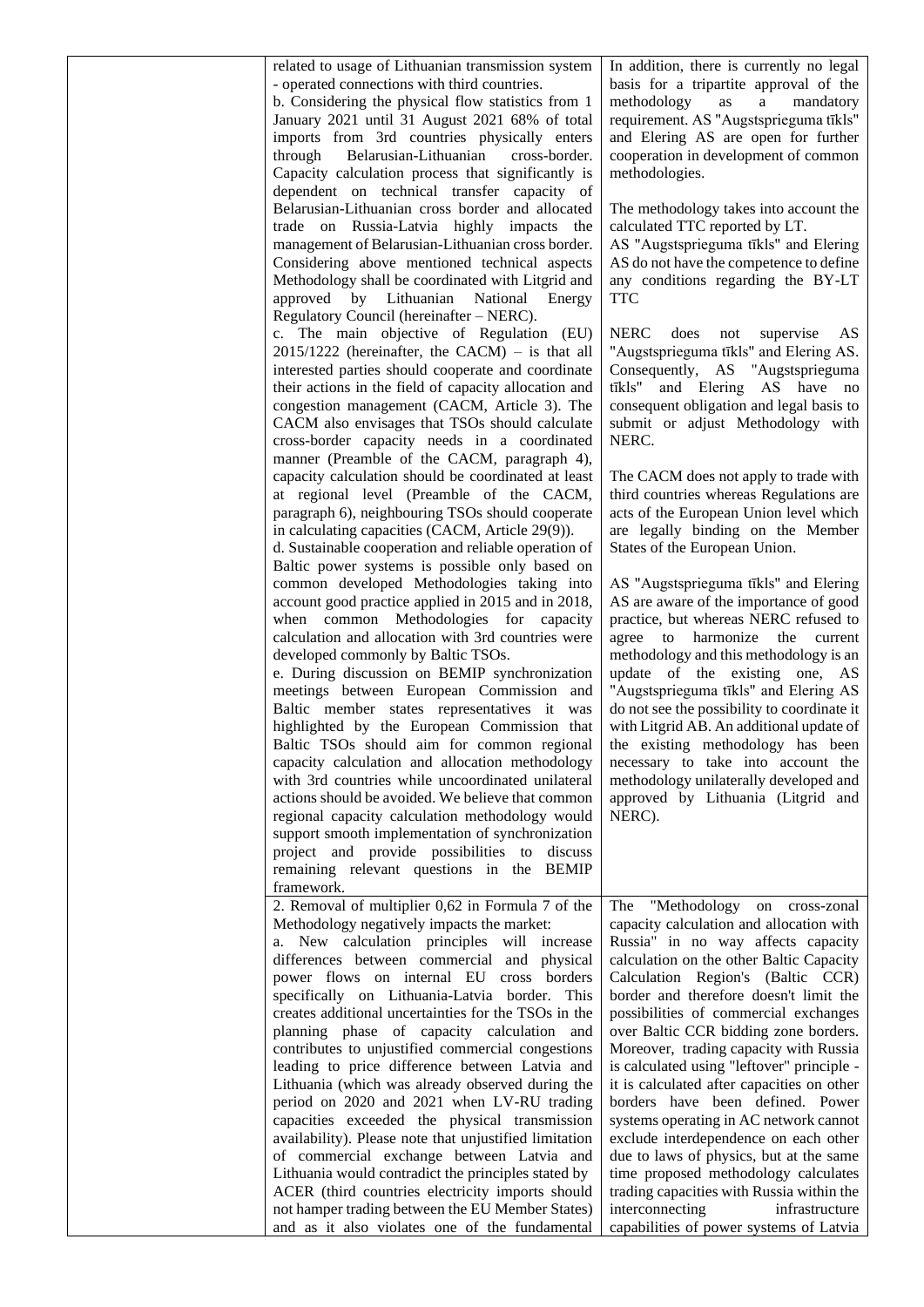| principles of the EU single market $-$ it undermines<br>the right to the free movement of goods (electricity)<br>originating in the EU Member.<br>b. Increased import flows via RU-LV cross-border<br>place higher burden on the infrastructure in<br>Lithuania and might even lead to less efficient<br>outcome considering holistic system perspective of<br>internal Baltic market and level playing field for all<br>market participants. It is especially noticeable on<br>Nordbalt interconnector where Nordbalt utilization<br>rate drops by 20 pp from 51% to 31%. | and Estonia with power system of<br>Russia.<br>In order to not having double exclusion<br>of Lithuania-Belarus infrastructure<br>usage for power flows resulting from<br>trades between Baltic States and Russia<br>and in order to align Methodology with<br>actual situation regards TTC calculation<br>requirements for LT-BY border, it is<br>necessary to change Methodology by<br>deleting the multiplier 0.62 which<br>represents proportion of the sum of<br>and Estonia Cross-Border<br>Latvia<br>Interconnections TTC with Russia<br>relative to the sum of TTC on the<br>borders of Lithuania, Latvia and Estonia<br>with Russia and Belarus (except<br>Kaliningrad area). |
|----------------------------------------------------------------------------------------------------------------------------------------------------------------------------------------------------------------------------------------------------------------------------------------------------------------------------------------------------------------------------------------------------------------------------------------------------------------------------------------------------------------------------------------------------------------------------|---------------------------------------------------------------------------------------------------------------------------------------------------------------------------------------------------------------------------------------------------------------------------------------------------------------------------------------------------------------------------------------------------------------------------------------------------------------------------------------------------------------------------------------------------------------------------------------------------------------------------------------------------------------------------------------|
| 3. Replacement of multiplier 0,62 by multiplier of 1<br>cannot be done because the Latvian and Estonian<br>TSOs are not entitled to apply the 2020<br>methodology, as it has been negotiated by all three<br>Baltic States and has not entered into force, we<br>believe that the Latvian and Estonian TSOs do not<br>have the right to use the Lithuanian electricity<br>transmission infrastructure without the knowledge<br>of Litgrid (and NERC) and increase the coefficient<br>$0,62$ specified in the methodology to 1,0.                                           | As soon as 2020-year methodology has<br>been endorsed by NRAs of Latvia and<br>Estonia, it has been entered into force for<br>AS "Augstsprieguma tīkls" and Elering<br>AS. The "Methodology on cross-zonal<br>capacity calculation and allocation with<br>Russia" calculates trading capacities<br>with Russia within the interconnecting<br>infrastructure capabilities of power<br>systems of Latvia and Estonia with<br>power system of Russia.<br>Also, AS "Augstsprieguma tīkls" and<br>Elering AS do not have a justification<br>provided by Litgrid AB, why they are<br>not entitled to replace the coefficient<br>0.62 with 1.                                                |
| 4. Litgrid is interested what is the reasoning behind<br>calculating and issuing capacities to the<br>direction from Latvia to Russia as after closure of<br>Ignalina nuclear power plant in 2010 there<br>was no commercial export to Russia.                                                                                                                                                                                                                                                                                                                             | Existing market setup includes not only<br>LRI area, but also LRE area. Therefore,<br>trading capacities shall be calculated for<br>both directions.                                                                                                                                                                                                                                                                                                                                                                                                                                                                                                                                  |
| 5. In clause 8.4.1. it is undefined principal of<br>decreasing generation limit in Latvian power<br>system. Generation decrease shall be stopped if in<br>Latvian power system generation<br>decrease resource is exhausted.                                                                                                                                                                                                                                                                                                                                               | Clause 8.4.1. shall be understood in such<br>a way that it specifies not just change of<br>generation, but represents the overall<br>principle of making Latvian power<br>system's balance more negative than in<br>the initial calculation.                                                                                                                                                                                                                                                                                                                                                                                                                                          |
|                                                                                                                                                                                                                                                                                                                                                                                                                                                                                                                                                                            | As soon as, Clause 8.4.1. shall be<br>understood in such a way that it specifies<br>not just change of generation, but<br>represents the overall principle of<br>making Latvian power system's balance<br>more negative than in the initial<br>calculation, word "generation" has been<br>changed to "balance". The same has<br>been done Clause 8.5.2.                                                                                                                                                                                                                                                                                                                               |
| 6. In clause 8.7.1. it is not clearly defined to which<br>TSO's capacity calculator shall send<br>calculations results for approval?                                                                                                                                                                                                                                                                                                                                                                                                                                       | Capacity calculator will send calculation<br>results for approval to those TSOs who<br>have agreed to the methodology and<br>who's NRA agreed with the proposed<br>methodology.                                                                                                                                                                                                                                                                                                                                                                                                                                                                                                       |